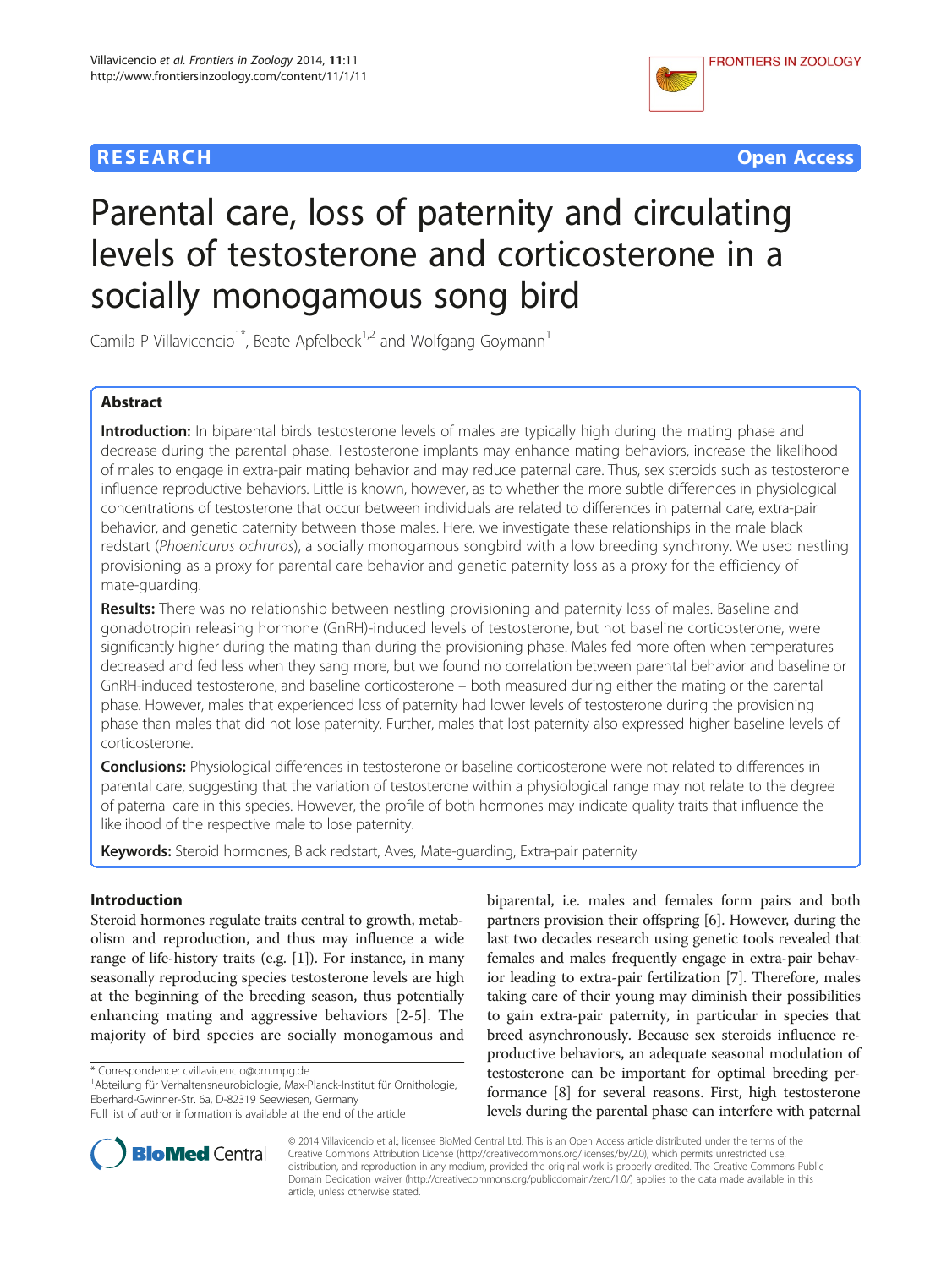behavior [[9](#page-11-0)]; in particular, experimentally elevated levels of testosterone have been shown to reduce paternal care [[10](#page-11-0)-[19](#page-11-0)]. Second, high levels of testosterone during the mating season may increase the likelihood of males to show extra-pair behavior [[1](#page-10-0)[,20,21\]](#page-11-0). This has been corroborated by a comparative study indicating that males of bird species with higher rates of extra-pair paternity expressed higher peak levels of testosterone [[22](#page-11-0)]. Third, testosterone may enhance copulatory behavior [\[23](#page-11-0)] and mate guarding, in which males attempt to prevent their female partners from engaging in extra-pair fertilizations [\[10,24](#page-11-0)].

Hormones other than testosterone have also been suggested to play a role in the regulation of reproductive traits. For example, levels of baseline corticosterone (a hormone involved in energy metabolism and the stress response [\[25\]](#page-11-0)) have been shown to relate to clutch mass, number of nestlings and their growth rate [\[26\]](#page-11-0), or to parental behavior and reproductive success [\[27](#page-11-0)-[31](#page-11-0)]. However the nature of this relationship can change across stage or context [\[29,32\]](#page-11-0) rendering it difficult to come up with clear predictions.

Although experimental studies have established that there is an apparent close association between steroid hormones and reproductive behaviors, little is known about the natural variation of reproductive traits in relation to physiological variation of hormone levels [\[33,34](#page-11-0)]. Testosterone manipulation studies often work with supraphysiological doses [\[35\]](#page-11-0) and do not take into account the huge variation of testosterone levels among males. To better understand the role of hormones in the variation of life history traits, it is thus necessary to focus on the individual variation of hormones within their natural range [\[36](#page-11-0)]. So far, only few studies have investigated the individual variation between testosterone (or corticosterone) levels and parental behavior [[36\]](#page-11-0). In addition to baseline concentrations of plasma hormones, another – so far little explored – hormonal parameter that can be used to assess the link with individual variation of traits are gonadotropin releasing hormone (GnRH) induced levels of testosterone, which – depending on the testicular status – can be an indicator of maximum production of testosterone [\[37-40\]](#page-11-0). In dark-eyed juncos (Junco hyemalis), the increase of testosterone after a GnRH challenge correlated positively with aggressive behavior, and negatively with parental care, suggesting that natural variation in testosterone (and not only pharmacological manipulations) can mediate the trade-off between mating and parental effort in this species [[8\]](#page-11-0). The junco study implies that the potential of an individual to increase testosterone release (e.g. the individual variation in GnRHinduced increase of testosterone) could account for individual variation and may be more relevant than baseline levels of testosterone in modulating mating and parental behaviors.

Studies that combine measures of testosterone, parental care and genetic paternity within the same population are still rare [[41](#page-11-0)], but could be important in clarifying the role of this sex steroid in the mediation of traits related to paternal care and extra-pair behavior [\[1](#page-10-0)]. Here, we assess the relationship between natural variation in baseline and GnRH-induced levels of testosterone, and baseline corticosterone with parental care and extra-pair paternity in male black redstarts (Phoenicurus ochruros), which are socially monogamous songbirds. From the male's point of view extra-pair behavior has two main aspects: first, gaining additional offspring with one or more extra-pair females and second, mate guarding during which a male prevents his female partner to engage in extra-pair behavior with other males. Because we could not monitor the whole population of black redstarts we could not reliably assess paternity gain. We thus focused on paternity loss as a result of ineffective mate guarding. Therefore, we investigated whether natural variation in levels of testosterone and corticosterone were related to paternal care and paternity loss. Opportunities for extra-pair fertilizations are typically higher when the parental period overlaps with the opportunity of males to gain additional mates [\[7](#page-11-0)], i.e. when breeding attempts of females are not synchronized and when females have more than one brood per breeding season. Female black redstarts are not synchronous with regard to successfully initiating a first clutch and they can raise up to three broods per season with clutch size ranging from 2 to 6 eggs [\[42,43\]](#page-11-0). In our population, the initiation of first clutches range from end of April until beginning of June, probably depending on female condition, quality of the territory, nest site and weather conditions (C. Villavicencio, W. Goymann and B. Apfelbeck, unpublished observations). The rate of extra-pair paternity in black redstarts has not yet been quantified, but this is essential to assess a possible relationship between mating and parental behavior and testosterone. Previous studies in this species have indicated that testosterone levels show large variation among males [[44](#page-11-0)], but this variation was not related to territorial aggression [[45,46](#page-11-0)] and thus could be related to mating behavior and/or paternal care [[47\]](#page-11-0).

In the current study, we first aimed to assess the rate of extra-pair paternity in black redstarts. Second, we investigated whether paternal care was related to baseline or GnRH-induced levels of testosterone and baseline concentrations of corticosterone measured during the mating and parental periods. In addition, we assessed other parameters affecting parental care such as singing behavior, which is mainly related to territory defense and mate attraction [\[48\]](#page-11-0). Third, we asked whether paternal care was related to loss of paternity to assess whether the level of care could be a response to certainty of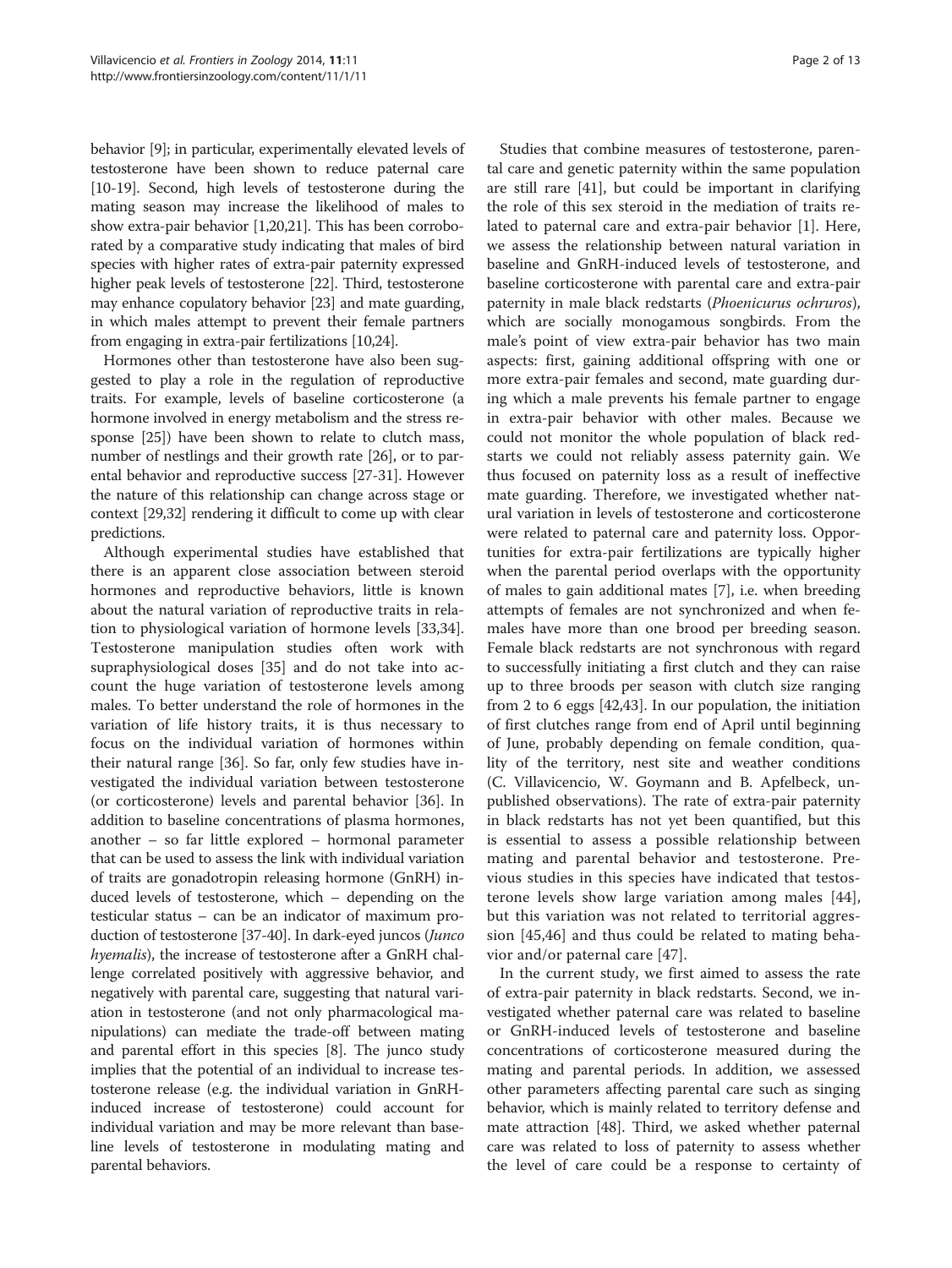<span id="page-2-0"></span>genetic paternity. Finally, we asked whether baseline and GnRH-induced levels of testosterone or baseline corticosterone concentrations measured during the mating and parental periods were related to the loss of paternity in this species.

### Results

#### Extra-pair paternity

The paternity analyses revealed that  $30.2\%$  of nests (N = 16 out of 53) in the study population contained extra-pair offspring. Overall, 28.8% of the nestlings ( $N = 64$  out of 222) were not sired by the social father. Taking into account all nests, the proportion of extra-pair offspring in one nest was  $27.1 \pm 11.4\%$  (mean  $\pm 95\%$  confidence interval).

#### Paternal care

The feeding rates of females and males were not significantly correlated (linear mixed model:  $\chi^2$  = 1.85, P = 0.174; Pearson's correlation,  $r = -0.03$ ,  $P = 0.83$ ). We first investigated which factors were related to the relative degree of paternal care, i.e. the proportion of male parental care: The mean effect size of post-capture testosterone on paternal behavior was close to zero and also the credible interval for the effect size included zero (Table 1). Thus, based on a Bayesian framework, postcapture levels of testosterone were not related to paternal behavior (Table 1, Figure [1\)](#page-3-0). Also GnRH-induced

| Table 1 Male nestling provisioning in relation to     |
|-------------------------------------------------------|
| post-capture testosterone, breeding and environmental |
| parameters                                            |

|                              | <b>Relative male</b><br>provisioning rate             | Absolute male<br>provisioning rate                           |
|------------------------------|-------------------------------------------------------|--------------------------------------------------------------|
|                              | Estimate<br>[Credible intervals<br>$(2.5\% - 97.5\%)$ | <b>Estimate</b><br>[Credible intervals<br>$(2.5\% - 97.5\%)$ |
| Intercept<br>(Stage feeding) | $0.08$ $[-0.83 - 1.05]$                               | $9.14$ [3.08 - 15.7]                                         |
| Stage mating                 | $0.43$ $[-0.05 - 0.9]$                                | $0.69$ [-2.14 - 3.42]                                        |
| Post-capture<br>testosterone | $0.0001$ [-0.00016 - 0.0004]                          | $0.0003$ [ $-0.002 - 0.002$ ]                                |
| Brood                        | $0.15$ [-0.21 - 0.51]                                 | $-0.19$ [ $-2.14 - 3.42$ ]                                   |
| Rain                         | $-0.002$ [ $-0.008 - 0.005$ ]                         | $-0.02$ [ $-0.06 - 0.04$ ]                                   |
| Temperature                  | $-0.054$ [ $-0.096$ - $-0.01$ ]                       | $-0.17$ $[-0.47 - 0.1]$                                      |
| Cloud cover                  | $0.003$ [ $-0.003 - 0.008$ ]                          | $0.003$ [ $-0.04 - 0.04$ ]                                   |
| Songs                        | $-0.05$ [ $-0.08$ - $-0.03$ ]                         | $-0.14$ [ $-0.23$ - $-0.06$ ]                                |
| Testosterone:<br>stage       | $-0.0002$ [ $-0.0006 - 0.0001$ ]                      | $-0.0002$ [ $-0.002 - 0.002$ ]                               |

The left column shows the relative male provisioning rate (proportion) and the right column the absolute male provisioning rate, each with the corresponding Bayesian estimate and its' credible intervals. Estimates of cofactors refer to differences from the intercept estimate, which represents the feeding stage. If 0 (zero) is not included in the credible intervals there is an effect of this parameter on the dependent variable. 'Significant' effects with credible intervals not including zero are shown in bold.

testosterone concentrations were not predictive for paternal behavior, as the effect size was very low and the credible interval included zero (Table [2,](#page-3-0) Figure [1\)](#page-3-0). The only factors that were related to the relative degree of paternal care, in both models, were ambient temperature and song frequency: the lower the ambient temperature, the higher the degree of paternal care, and the more a male sang the less it contributed to parental care (Tables 1 and [2\)](#page-3-0). When we used the absolute feeding rate of males rather than the proportion only song frequency had a significant negative impact on paternal care (Tables 1 and [2](#page-3-0)).

In the next analysis we included all birds for which we had data on the relatedness between the social father and nestlings to investigate if the degree of paternal care was related to paternity loss. Because ambient temperature and song seemed to influence paternal care (see above) we included these two variables in this follow-up model. There was no effect of paternity loss on relative paternal care, neither in first nor in second broods (Table [3,](#page-3-0) Figure [2\)](#page-4-0). Similar to the previous models, ambient temperature and song frequency were negatively related to relative paternal care, while the proportion of male care increased with the number of nestlings (Table [3](#page-3-0)). When investigating absolute male feeding rates the results were similar: males fed less when they sang more and they fed more depending on the number and age of nestlings (Table [3\)](#page-3-0).

#### Testosterone and paternity loss

In a third step, we were interested whether paternity loss as a measure of the degree of mate-guarding efficiency was related to testosterone concentrations. The Bayesian effect sizes and credible intervals indicated that testosterone concentrations were higher after a GnRH-challenge (Table [4](#page-4-0), Figure [3](#page-5-0)) and higher during the mating stage than during the parenting stage (Table [4,](#page-4-0) Figure [3](#page-5-0)). Furthermore, the effect sizes and credible intervals for the interaction between paternity loss and breeding stage indicated that, during the nestling provisioning phase, males that had experienced a loss in genetic paternity expressed lower levels of testosterone than males that did not lose paternity (Figure [3](#page-5-0) inset). This was not the case during the mating stage. There also was an overall effect of paternity loss on testosterone concentrations, but this was mainly driven by the lower levels of testosterone in males that lost genetic paternity during the parental stage. Brood sequence was not related to testosterone concentrations (Table [4](#page-4-0)).

### Corticosterone, parental care and paternity loss

Finally, we assessed factors that were related to baseline corticosterone concentrations. Corticosterone levels of males did not differ between breeding stages (Table [5](#page-5-0), Figure [4\)](#page-6-0), relative degree of male parental care (Table [5](#page-5-0),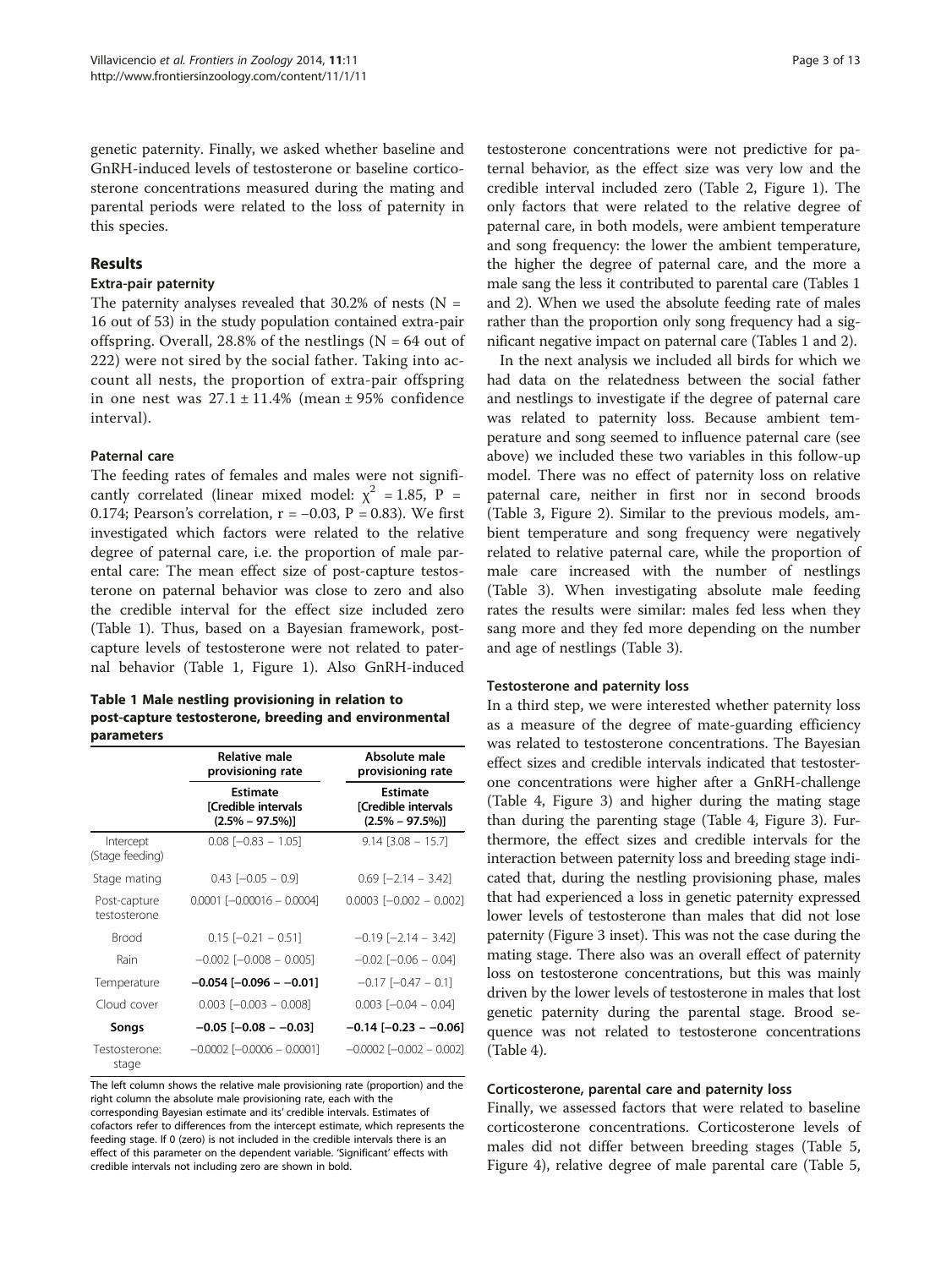<span id="page-3-0"></span>

| Table 2 Male nestling provisioning in relation to     |  |  |
|-------------------------------------------------------|--|--|
| GnRH-induced testosterone, breeding and environmental |  |  |
| parameters                                            |  |  |

Relative male provisioning rate Absolute male provisioning rate Estimate [Credible intervals  $(2.5\% - 97.5\%)]$ Estimate [Credible intervals  $(2.5\% - 97.5\%)$ Intercept (Stage feeding) −0.51 [−1.96 – 0.93] 9.17 [2.31 – 15.71] Stage −0.07 [−4.99 – 4.98] 0.89 [−2.63 – 4.37] GnRH-induced testosterone 0.11 [−0.06 – 0.28] 0.0003 [−0.001 – 0.002] Brood 0.19 [−0.19 – 0.57] 0.08 [−2.16 – 2.4] Rain  $-0.002$  [ $-0.009$  – 0.004]  $-0.01$  [ $-0.06$  – 0.04] Temperature **-0.06 [-0.1 – −0.02]** -0.21 [-0.49 – 0.09] Clouds cover 0.003 [−0.003 – 0.008] 0.002 [−0.04 – 0.04] Songs  $-0.06$   $[-0.08 - 0.03]$   $-0.14$   $[-0.23 - 0.05]$ Testosterone: stage 0.00004 [−0.59 – 0.58] −0.0003 [−0.002 – 0.001]

The left column shows the relative male provisioning rate (proportion) and the right column the absolute male provisioning rate, each with the corresponding Bayesian estimate and its' credible intervals. Estimates of cofactors refer to differences from the intercept estimate, which represents the feeding stage. If 0 (zero) is not included in the credible intervals there is an effect of this parameter on the dependent variable. 'Significant' effects with credible intervals not including zero are shown in bold.

Figure [4\)](#page-6-0) or brood sequence. When investigating absolute male nestling provisioning rates, the results were the same: no relationship between corticosterone and male nestling provisioning rates (see Table [5\)](#page-5-0). There was also no relation between corticosterone and testosterone

| Table 3 Male nestling provisioning in relation to |  |
|---------------------------------------------------|--|
| paternity loss, environmental parameters and song |  |
| <b>behavior</b>                                   |  |

|                                  | Relative male<br>provisioning rate                           | Absolute male<br>provisioning rate                    |
|----------------------------------|--------------------------------------------------------------|-------------------------------------------------------|
|                                  | Estimate<br><b>[Credible intervals</b><br>$(2.5\% - 97.5\%)$ | Estimate<br>[Credible intervals<br>$(2.5\% - 97.5\%)$ |
| Intercept<br>(No paternity loss) | $-1.45$ [ $-3.06 - 0.17$ ]                                   | $-2.78$ [ $-11.49$ - 6.27]                            |
| Paternity loss                   | $0.22$ [-0.51 - 0.98]                                        | $0.07$ $[-3.14 - 3.25]$                               |
| Temperature                      | $-0.06$ [ $-0.1 - -0.01$ ]                                   | $-0.16$ $[-0.48 - 0.15]$                              |
| <b>Brood</b>                     | $-0.07$ $[-0.45 - 0.32]$                                     | $-1.28$ [ $-3.68 - 1.16$ ]                            |
| Age of nestlings                 | $0.05$ [ $-0.01 - 0.11$ ]                                    | $0.68$ [0.28 - 1.09]                                  |
| Number of<br>nestlings           | $0.37$ [0.1 - 0.65]                                          | $1.66$ [0.38 - 2.97]                                  |
| Songs                            | $-0.05$ [ $-0.07 - 0.02$ ]                                   | $-0.11$ [ $-0.21$ - $-0.02$ ]                         |

The left column shows the relative male provisioning rate (proportion) and the right column the absolute male provisioning rate, each with the corresponding Bayesian estimate and its' credible intervals. Estimates of cofactors refer to differences from the intercept estimate, which represents no paternity loss. If 0 (zero) is not included within the credible intervals there is a 'significant' effect of this parameter on the dependent variable. 'Significant' effects with credible intervals not including zero are shown in bold.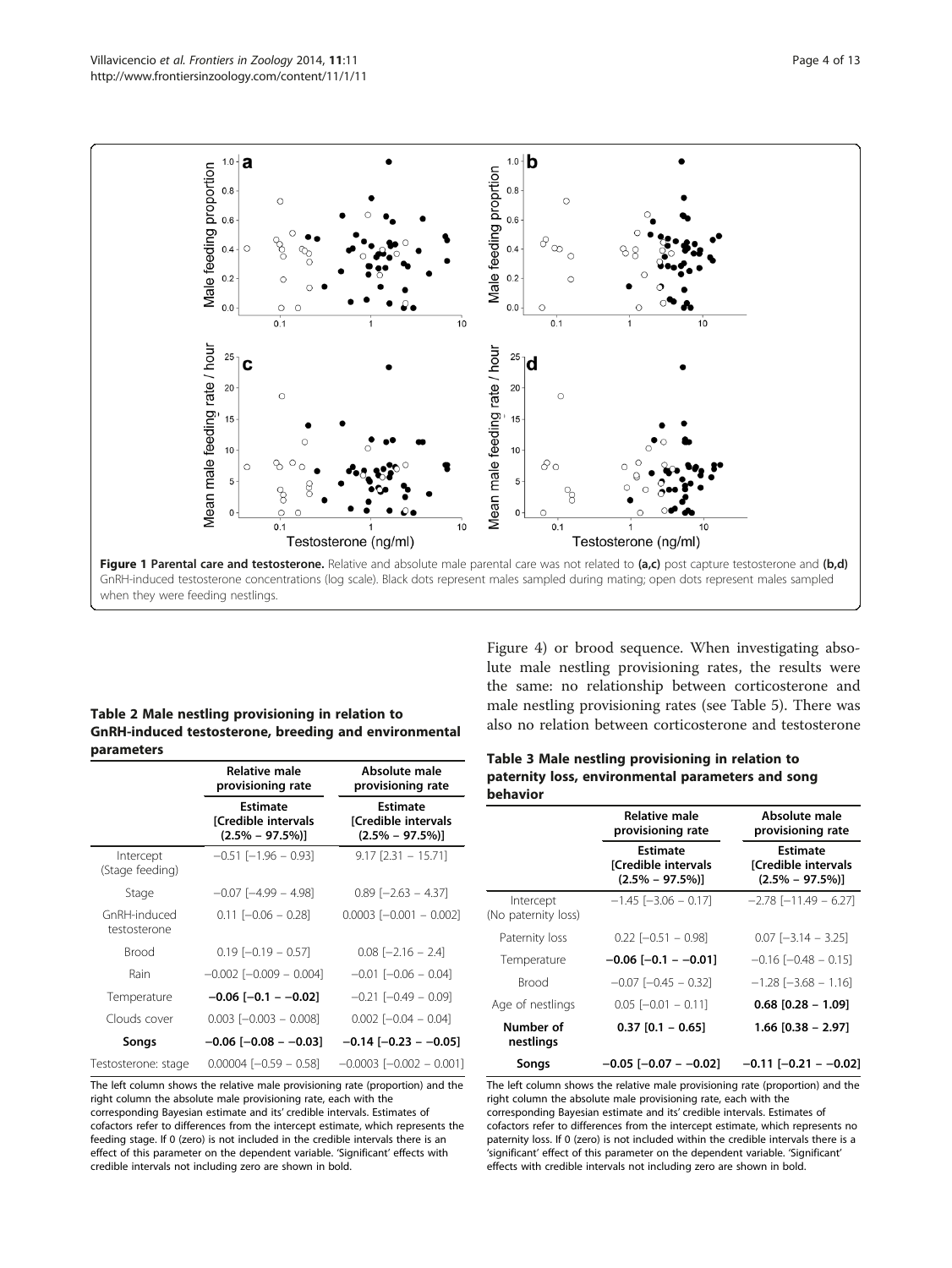<span id="page-4-0"></span>

concentrations, a relationship that was tested separately (Table [6](#page-6-0)). However, from the follow-up model where we included the subset of all birds for which we had data on the genetic relatedness between the social father and the nestlings to investigate if corticosterone was related to paternity loss, we inferred that males that had lost genetic paternity expressed significantly higher levels of corticosterone than males that did not lose paternity (Table [6](#page-6-0), Figure [5](#page-6-0)).

#### **Discussion**

The results of this study suggest that male black redstarts face a relatively high degree of genetic paternity loss within socially monogamous birds [[7,49\]](#page-11-0). The relative degree of paternal care in redstarts increased with lower ambient temperature and decreased with song

| Table 4 Testosterone concentrations in relation to |  |  |
|----------------------------------------------------|--|--|
| paternity loss                                     |  |  |

|                                  | <b>Estimate</b> | Credible<br>intervals (2.5%) | Credible intervals<br>(97.5%) |
|----------------------------------|-----------------|------------------------------|-------------------------------|
| Intercept<br>(no GnRH injection) | 6.15            | 5.42                         | 6.85                          |
| <b>GnRH</b> injection            | 0.9             | 0.56                         | 1.25                          |
| <b>Paternity loss</b>            | $-1.08$         | $-1.79$                      | $-0.38$                       |
| Stage                            | 1.11            | 0.5                          | 1.73                          |
| <b>Brood</b>                     | $-0.08$         | $-0.58$                      | 0.44                          |
| Male age                         | $-0.36$         | $-0.99$                      | 0.27                          |
| <b>Paternity loss:</b><br>stage  | 1.45            | 0.6                          | 2.29                          |
| GnRH injection:<br>stage         | 0.46            | $-0.06$                      | 0.96                          |

The second column shows the estimates which indicate the direction of the relationship. The third and fourth columns shows the credible intervals (Bayesian), if zero is not included within the credible intervals there is a 'significant' effect of this parameter on the dependent variable. Estimates of cofactors refer to differences from the intercept estimate, which represents no GnRH injection. 'Significant' differences are shown in bold.

output. Also the absolute feeding rate was negatively related to song output, but did not vary with ambient temperature. Neither the relative nor the absolute male feeding rate varied with any of the physiological measures, i.e. post-capture or GnRH-induced levels of testosterone, or baseline corticosterone. Also, relatedness with the nestlings did not influence the provisioning behavior of social fathers. However, males that lost paternity had lower levels of testosterone during the parental phase and had overall higher levels of corticosterone than males that did not lose paternity. These data suggest that the hormonal state of males may be related to mate guarding and describe the susceptibility of males to extra-pair behavior of the female.

#### Parental care, testosterone and corticosterone

Our data suggest that the natural variation in testosterone concentrations does not influence male provisioning behavior of black redstarts, because the degree of parental care and testosterone – including the potential to produce testosterone (GnRH-induced levels) did not covary (see Figure [1\)](#page-3-0). A suppressive effect of high levels of testosterone on paternal care has been found in testosterone manipulation studies. However, it is not clear whether the effects on paternal care may have been caused by pharmacological levels of the hormone, which may be apparent especially few days after the implantation [\[19,35\]](#page-11-0). To date, only few studies have related the natural physiological variance in testosterone concentrations to paternal care: similar to our study, paternal behavior was not related to post-capture testosterone in European starlings [\[50\]](#page-11-0), barn swallows [[41](#page-11-0)], northern cardinals [\[51](#page-11-0)] and dark eyed juncos [\[8\]](#page-11-0). Similar to northern cardinals [[51\]](#page-11-0), but unlike dark eyed-juncos [\[8](#page-11-0)] the GnRH-induced increase in testosterone was also not related to paternal care in black redstarts. The absence of a relationship between parental care and GnRH-induced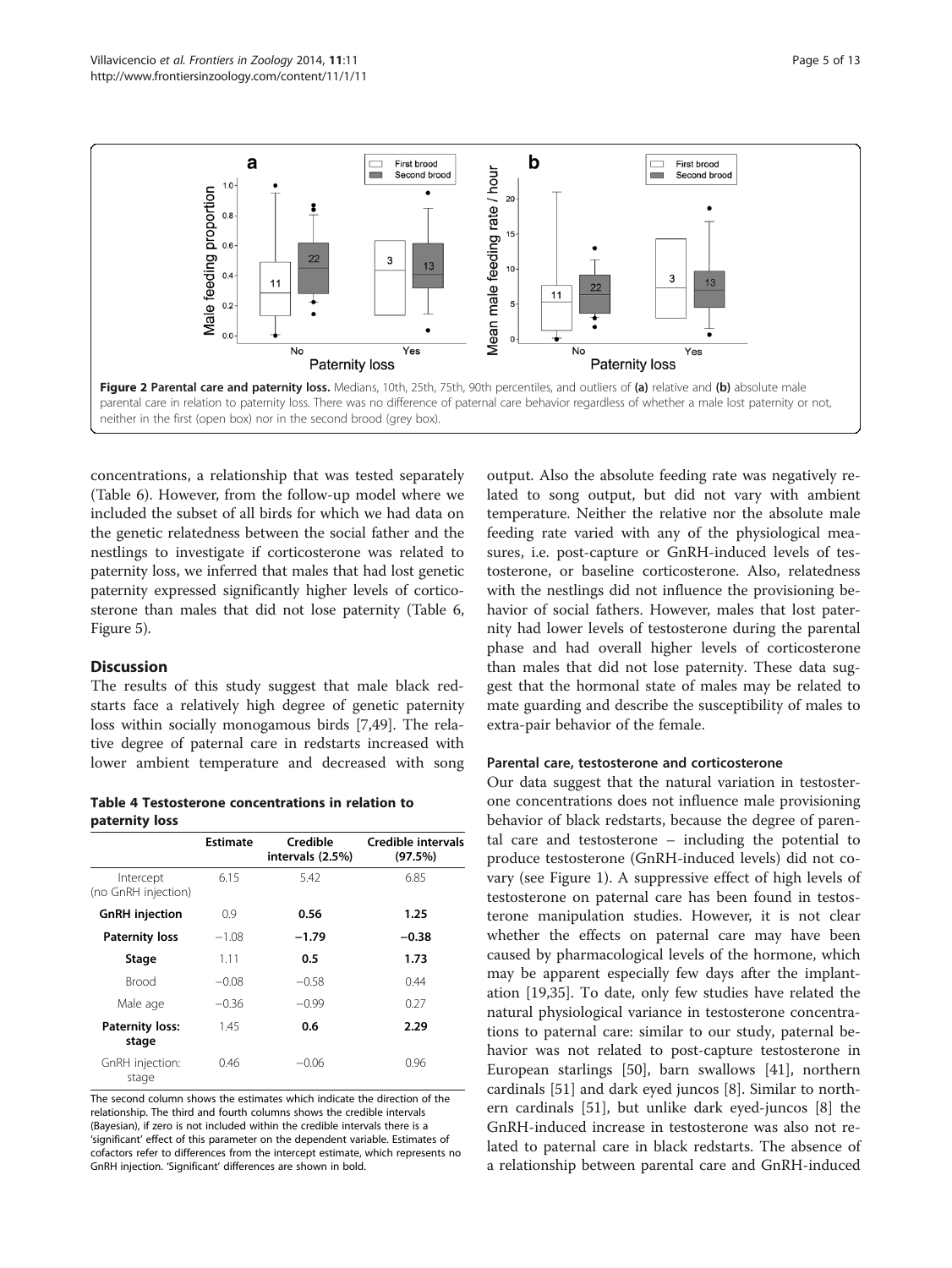<span id="page-5-0"></span>

testosterone levels in black redstarts and northern cardinals on the one hand, and the presence of such a relationship in dark eyed-juncos on the other hand, is difficult to compare: In northern cardinals and in our study male and female behavior was analyzed together and feeding behavior was assessed during three consecutive days; in contrast, in the dark-eyed junco study the female was removed prior to the observation during which only males provisioned the nestlings. It is unlikely that lack of statistical power prevented us from detecting a biologically meaningful correlation between testosterone and paternal care. First, our sample size for

Table 5 Corticosterone levels in relation to the relative proportion of male nestling provisioning

|                              | <b>Relative male</b><br>provisioning rate                    | Absolute male<br>provisioning rate                           |  |
|------------------------------|--------------------------------------------------------------|--------------------------------------------------------------|--|
|                              | <b>Estimate</b><br>[Credible intervals<br>$(2.5\% - 97.5\%)$ | Estimate<br><b>ICredible intervals</b><br>$(2.5\% - 97.5\%)$ |  |
| Intercept<br>(Stage feeding) | $8.53$ [7.96 - 9.12]                                         | $8.69$ $[8.03 - 9.35]$                                       |  |
| Stage                        | $0.07$ $[-0.28 - 0.41]$                                      | $0.1$ [-0.29 - 0.46]                                         |  |
| Male provisioning<br>rate    | $0.93$ $[-0.5 - 2.33]$                                       | $0.01$ $[-0.07 - 0.08]$                                      |  |
| <b>Brood</b>                 | $-0.22$ [ $-0.75 - 0.28$ ]                                   | $-0.04$ $[-0.48 - 0.41]$                                     |  |

The left column shows the relative male provisioning rate (proportion) and the right column the absolute male provisioning rate, each with the corresponding Bayesian estimate and its' credible intervals. Estimates of cofactors refer to differences from the intercept estimate, which represents the feeding stage. If zero is not included in the credible intervals there is a 'significant' effect of this parameter on the dependent variable. We found no 'significant' effects.

testosterone during the provisioning phase was similar to the dark-eyed junco study (dark-eved juncos:  $N = 25$ ; black redstarts:  $N = 21$ ) and during the mating phase our sample consisted of 41 birds. Second, an a priori power analysis for a simple correlation aiming for a medium effect size  $(r = 0.5)$  with a power of 0.80 requires a sample of 29 birds. Thus, for the mating stage our analysis had a power of approximately 0.92 and for the parental phase a power of 0.64, rendering it rather unlikely that we may have missed a medium effect of testosterone on parental behavior. Because we sampled birds during two breeding sub-stages (mating and provisioning stage) this leads to two conclusions. First, testosterone concentrations during the mating phase did not predict parental care behavior in black redstarts. In Peromyscus mice mating-induced levels of testosterone correlated with paternal care behavior [\[52](#page-11-0)]. It is unknown, whether mating induces an increase in testosterone in male black redstarts. But if so, the injection of GnRH should have a similar effect on males' testosterone concentrations. Because baseline and GnRH-induced levels of testosterone during the mating phase did not predict paternal care we consider it unlikely that testosterone is predictive of paternal care in this species. Second, the actual levels of testosterone expressed during the nestling provisioning phase were also not indicative of the degree of paternal care. Furthermore, even though testosterone levels were higher when black redstarts fed nestlings during the first brood than when they were feeding the second brood [[45,](#page-11-0)[53](#page-12-0)], males did not contribute differently to parental care between first and second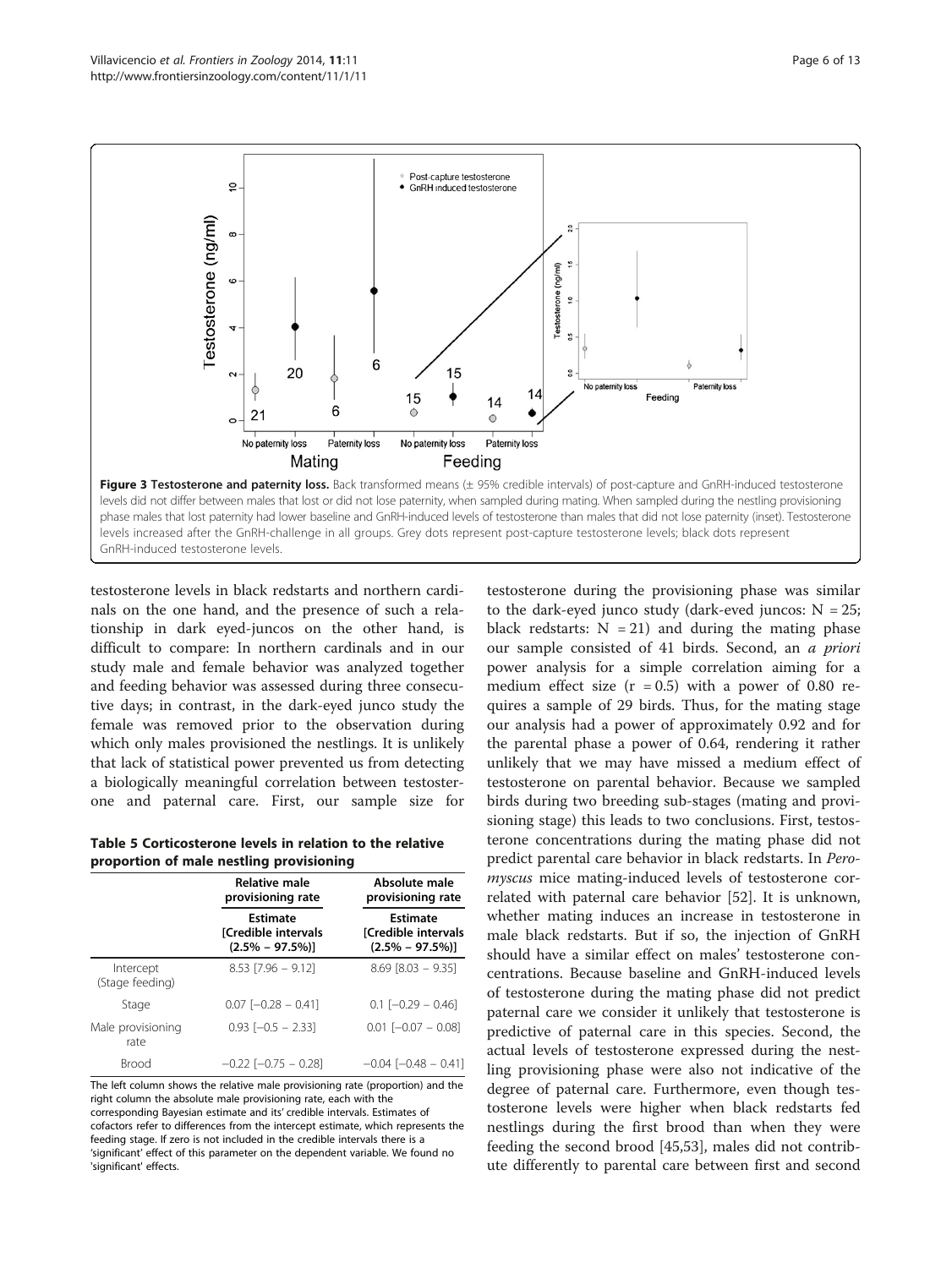<span id="page-6-0"></span>

broods (Figure [2](#page-4-0)). Although there is the possibility that males may differ with respect to the amount of food they provided during each nest visit (we could not quantify this for a sufficient number of birds), our data suggest that the natural variation in testosterone levels does not have a large impact on parental behavior in this species. Thus, it is questionable whether testosterone is involved in mediating a trade-off between mating and paternal behavior in black redstarts. Definitely, more studies on different species are needed to resolve the question whether physiological concentrations of testosterone are related to paternal care. In particular, we need to explore the relationship between the reaction norm of an individual's testosterone concentration and its potential relationship to parental behavior.

Also baseline corticosterone concentrations did not vary with paternal behavior, which is in contrast to some other studies in which baseline corticosterone predicted fitness and feeding behavior [[27,29-31](#page-11-0)]. Because corticosterone is a metabolic hormone one may expect higher levels to be associated with a higher feeding frequency [\[30\]](#page-11-0). However, in black redstarts this was not the case. Corticosterone concentrations can be very dynamic and the relationship of corticosterone and parental care can change across stages [\[29,32\]](#page-11-0). In an effort to account for stage-related

Table 6 Corticosterone levels in relation to testosterone and paternity loss

|                                  | <b>Estimate</b> | Credible<br>intervals (2.5%) | Credible<br>intervals (97.5%) |
|----------------------------------|-----------------|------------------------------|-------------------------------|
| Intercept                        | 8.84            | 8.41                         | 9.26                          |
| Testosterone                     | $-0.00005$      | $-0.0002$                    | 0.00009                       |
| Intercept<br>(no paternity loss) | 7796            | 3986                         | 11727                         |
| <b>Paternity loss</b>            | 4238            | 200                          | 8130                          |

They were assessed in separate model and the intercept is shown for each model. The second column shows the estimates which indicate the direction of the relationship. The third and fourth columns shows the credible intervals (Bayesian), if zero is not included in the credible intervals there is a 'significant' effect of this parameter on the dependent variable, which are shown in bold.

differences we measured corticosterone levels during two breeding stages. However, corticosterone levels did not differ between stages and did not correlate with parental behavior.

Interestingly, environmental factors rather than physiological parameters influenced male feeding behavior, as the relative proportion of the male feeding was higher at lower ambient temperatures. Previous studies have reported an effect of ambient temperature on parental care [[54-57](#page-12-0)], but unlike our study, they did not find differences in the relative provisioning rate of females and males. In addition, males contributed proportionally more if there were more young in the nest, unlike for example hen harriers (Circus cyaneus) where female but not male provisioning rate varies positively with brood size [\[58](#page-12-0)]. However, provisioning rates typically increase with brood size (e.g. [\[54,55,59,60\]](#page-12-0)). Also, feeding behavior was negatively related to singing behavior, i.e. males fed more when they sang less (like, for example in the reed bunting, Emberiza schoeniclus; [[48\]](#page-11-0)). Because a

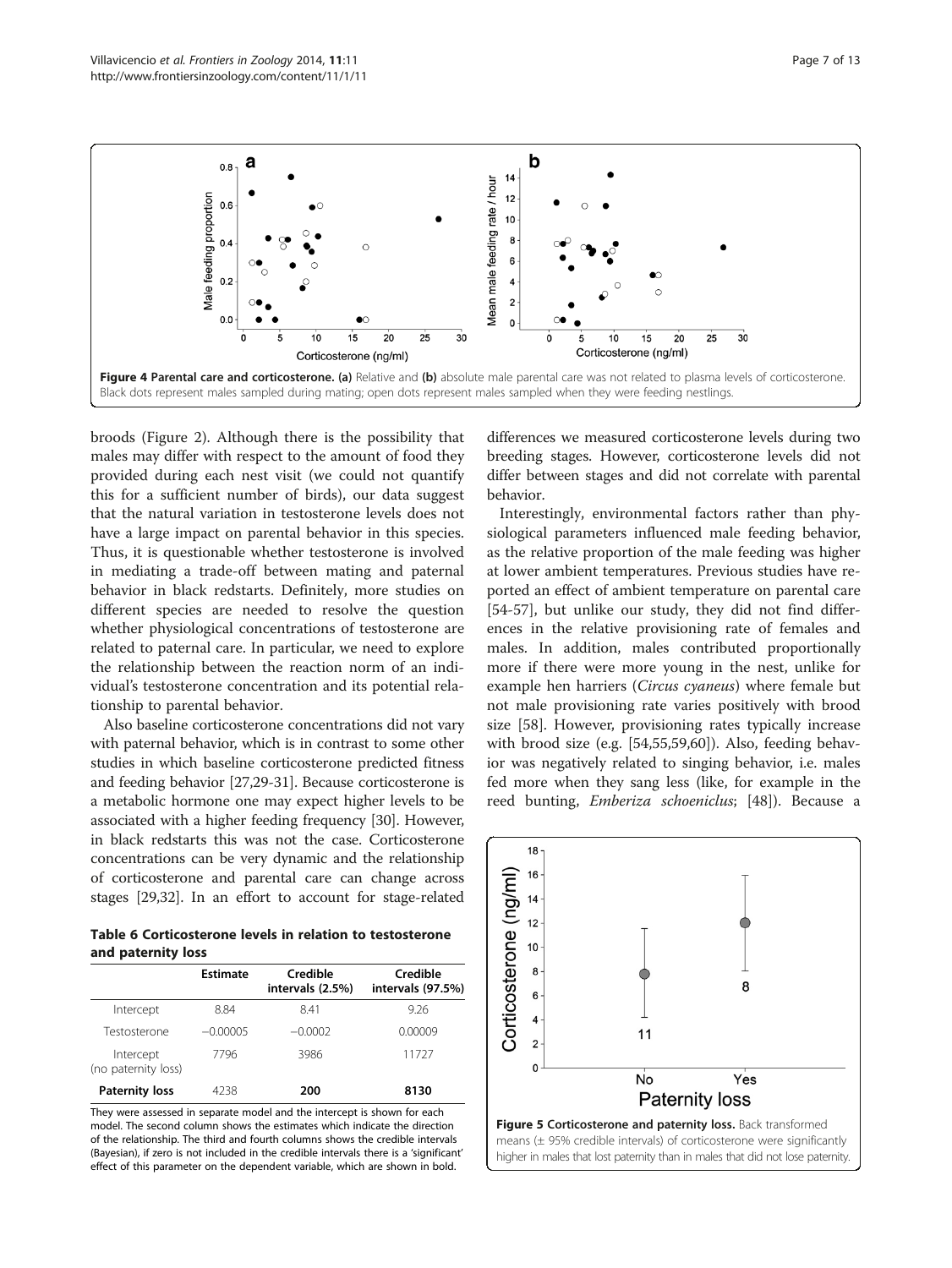male cannot sing and feed nestlings at the same time it is not surprising that males that spent more time singing contributed less to offspring care.

### Paternity loss and parental care

Loss of paternity was relatively high  $(\sim 30\%$  of nests) in black redstarts compared to other birds species with a similar mating system [[7,49\]](#page-11-0). Such high levels of paternity loss may result from a low degree of breeding synchrony and multiple-broodedness [\[7](#page-11-0),[49](#page-11-0)] in this species. However, paternal care did not differ between males that lost paternity and those that did not, suggesting that males did not adjust the degree of paternal care to paternity. This finding is in line with the observation that male birds in general do not discriminate between their own and extra-pair young [[61\]](#page-12-0).

## Testosterone, corticosterone and paternity loss

Males that lost paternity expressed lower concentrations of testosterone than males that did not lose paternity when they were feeding nestlings (mainly of the second brood, see Figure [5](#page-6-0)). This suggests a possible link between testosterone and paternity loss, which may be related to the effectiveness of mate-guarding. Possibly, testosterone concentrations during the late breeding season indicate some trait related to male condition, whereby males with lower condition start to shut-down their reproductive system earlier than males in better condition. This explanation is supported by the data on GnRH-induced levels of testosterone during the nesting stage: males that lost paternity were not able to increase testosterone as much as males that did not lose paternity. Thus, the regression of the reproductive system of males that lost paternity was further advanced than that of males that did not lose paternity. Also the corticosterone data are consistent with this idea: males with higher levels of baseline corticosterone (possibly indicating a higher allostatic load *sensu* [[62](#page-12-0)] experienced a higher degree of paternity loss (see also [[63](#page-12-0)] and [[29](#page-11-0)] for similar results). Alternatively, males that showed a higher investment in mating behavior maintained higher levels of testosterone for a longer period of time, and hence, were more capable of preventing their female from engaging in extra-pair fertilizations. Thus, the seasonal dynamics of an individuals' testosterone profile or individual hormonal reaction norms may be more important in relation to fitness-relevant traits than currently recognized. So far, the rate at which testosterone concentrations decline during the breeding season within individuals remains largely unknown. On a population level, the decline in testosterone has been reported to correlate with the duration of mating behaviors and the breeding season [[64](#page-12-0)]. Surprisingly, there are only few other published studies that relate testosterone concentrations and extra-pair behavior (see also [\[1\]](#page-10-0) for further discussion of this topic).

Possibly, there is a publication bias, i.e. non-significant relationships between testosterone and paternity may not be published (e.g. [[65](#page-12-0)] did not report testosterone because there was no relationship of testosterone with extra-pair paternity). To date, we are only aware of one study relating natural variation in testosterone levels and extrapair paternity [[66\]](#page-12-0). They found no correlation between testosterone levels and paternity loss in barn swallows. Another study measured cuckoldry risk or extra-pair opportunities in Seychelle warblers (Acrocephalus sechellensis) and did not find a relationship with testosterone [[67](#page-12-0)]. Three studies have analyzed the effect of testosterone implants on extra-pair behavior. In two studies of dark-eyed juncos testosterone implants led to an increase in extrapair paternity [[21](#page-11-0),[68](#page-12-0)]. In contrast, testosterone implants reduced extra-pair paternity in blue tits (Cyanistes caeruleus [\[69](#page-12-0)]), which might have been due to negative feedback of testosterone leading to a shut-down of sperm production.

## Conclusions

In summary, the data on black redstarts provide little evidence that the level of care could be a response to certainty of paternity. Importantly, there is also no indication that high levels of testosterone would interfere with parental care. Nevertheless, the maintenance of high levels of testosterone and low levels of corticosterone throughout the breeding season may be related to effective mate-guarding or good condition in male black redstarts, thus reducing the likelihood of losing paternity. Further, unlike in dark-eyed juncos [\[8](#page-11-0)] a GnRHinduced increase in testosterone did not appear to explain parental care behavior. However, both baseline and GnRH-induced testosterone levels during the provisioning phase seemed to relate to paternity loss. These data suggest that in order to find relationships of hormones with fitness-relevant traits we may need to better understand the seasonal dynamics and the hormonal reaction norms of individuals. Our data also add further support to the idea that testosterone in black redstarts (and possibly other birds that are territorial during most of the year) is mainly related to mating behavior, while it does not play a major role in territorial behavior ([\[53,70](#page-12-0)]). Studies relating parental care, paternity and testosterone (or other hormones) within the same individuals are still scarce, but are urgently needed to better understand individual variation in life-history traits and their physiological basis.

## Material and methods

This study was conducted in a migratory population of black redstarts in Upper Bavaria, Germany, in villages in the vicinity of the Max-Planck-Institut für Ornithologie (47°N, 11°E, 500–600 m above sea level). Black redstarts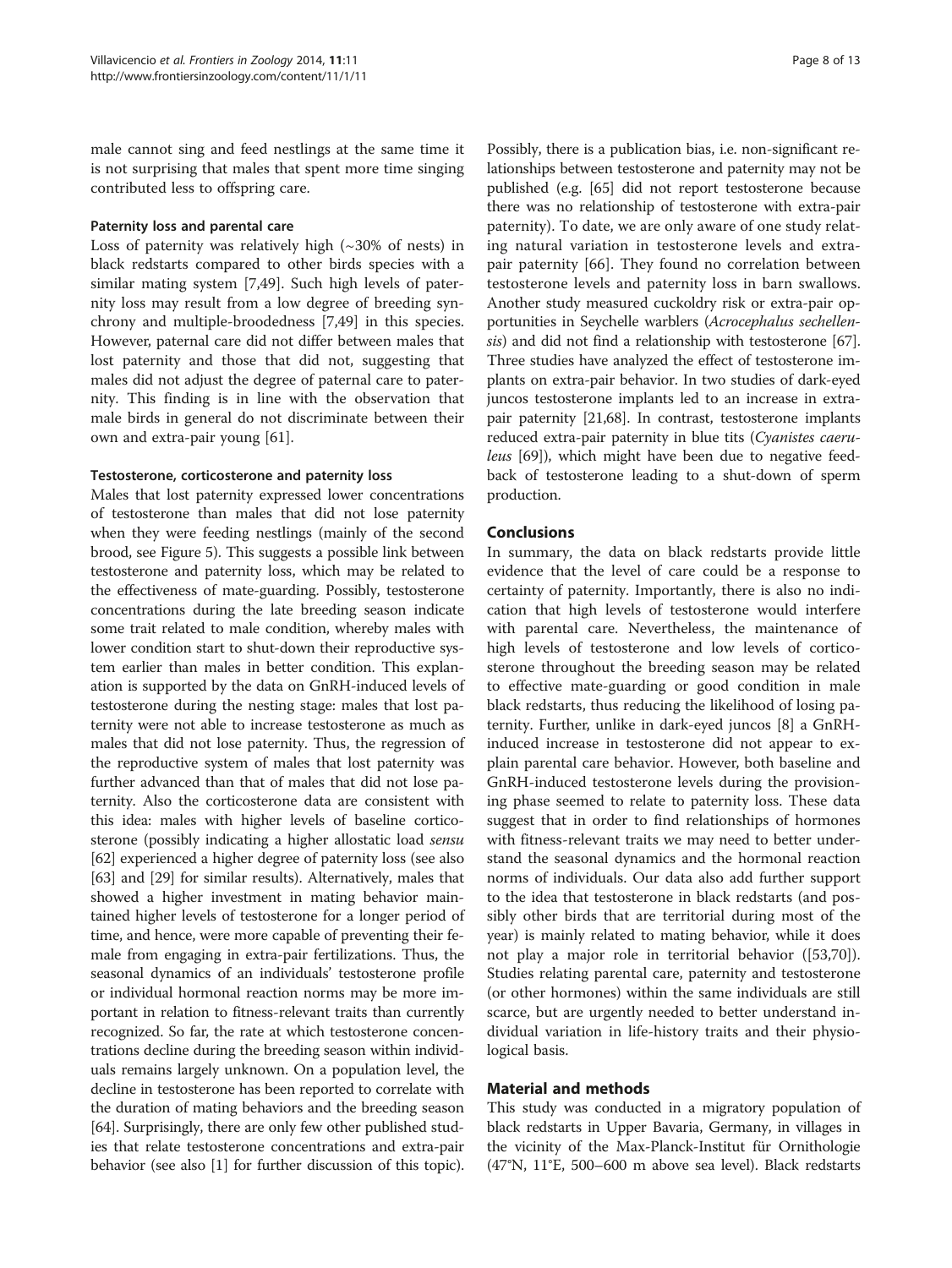of this population arrive on their breeding grounds from late March to the beginning of April. In the years in which we conducted the experiments, the first broods were raised from May  $10^{th}$  until June  $8^{th}$  in 2010, and from May  $5<sup>th</sup>$  until June  $15<sup>th</sup>$  in 2011. Second broods were raised between June  $15<sup>th</sup>$  until July 29<sup>th</sup> in 2010 and from June  $20^{th}$  until July  $30^{th}$  in 2011. Black redstarts typically build their nests in houses or barns in human settlements. Females incubate the clutch of 2–6 eggs, but both parents feed nestlings and fledglings [\[42\]](#page-11-0). Black redstarts show delayed plumage maturation with second-year males (i.e. males in their first breeding season) resembling females and attaining their black coloration with white wing patches only after their first postnuptial molt [\[43\]](#page-11-0).

#### Field procedures and blood sampling

Black redstarts were caught in mealworm-baited traps by first luring them to the traps with a short playback of black redstart song or by placing a stuffed decoy into their territory and playing back black redstart song for 20 minutes (simulated territorial intrusion; STI). Previous studies have demonstrated that black redstarts do not increase testosterone concentrations following single or repeated simulated territorial intrusions [[45,46](#page-11-0)]. Therefore, we did not expect differences in testosterone concentrations depending on the catching method. Males were caught during the mating period between April  $15<sup>th</sup>$  until June  $10^{th}$  (n = 35) and during the parental care period between May  $25<sup>th</sup>$  until July  $31<sup>st</sup>$  (n = 34) in 2010 and 2011, 8 of these males were sampled during both stages. Three males were caught while feeding the first brood  $(25<sup>th</sup>$  of May until June  $11<sup>th</sup>$ , and 31 males were sampled during the second brood (June  $23^{\text{rd}}$  until July  $31^{\text{st}}$ ). A subset of males ( $n = 25$ ) was sampled also for plasma levels of corticosterone, but only in 2011: for corticosterone 17 males were caught during mating and 10 males were caught while feeding their nestlings, four of these males were sampled twice. The breeding stage of males (mating or parental) was determined using behavioral and nest observations. All males caught during April were assumed to be in the mating stage, because we did not find any nests in this period. The mating stage was further confirmed  $a$ posteriori, after finding and back-dating the nests of the respective pairs. Males were considered in the parental stage when they had an active nest in their territory and made frequent nest visits with food in their beaks.

Immediately after catching, a blood sample from the wing vein was obtained to determine baseline corticosterone  $(2.4 \pm 0.2 \text{ min after capture; mean } \pm 95\% \text{ CI})$  and post-capture testosterone concentrations  $(4.6 \pm 0.4 \text{ min})$ after capture). Following the first blood sample, 50 μl of chicken GnRH-I (Bachem H 3106; 1.25 μg dissolved in 50 μl isotonic saline) was injected into the pectoralis major muscle for the determination of GnRH-induced

testosterone levels (see also [[39](#page-11-0)]). After the injection, each bird was kept in a holding bag for 30 minutes until the second blood sample was taken. Each bird was measured (body mass, right tarsus, wing and tail lengths, and width and height of the cloacal protuberance) and banded with a unique numbered aluminum ring (Vogelwarte Radolfzell) and unique color bands for individual identification. Blood samples were immediately centrifuged with a Compur Minicentrifuge (Bayer Diagnostics) to separate the plasma from blood cells. Plasma volume was measured using a Hamilton syringe and stored in 500 μl ethanol [\[71\]](#page-12-0). The blood cells were dissolved in Queen's lysis buffer [[72](#page-12-0)] for genetic paternity analyses and stored at room temperature. After returning from the field, plasma samples in ethanol were stored at −80°C. All experimental procedures were approved by the animal ethics committees of Upper Bavaria.

## Parental behavior

Nestling provisioning rates were used as a proxy for parental behavior. Feeding behavior of both parents was measured by direct observation of the nest. The number of nest visits of both parents was counted during one hour on three consecutive days from days 6–13 after hatching. Song frequency was also assessed during that time. Although we attempted to measure the amount of food carried by the parents, we were not able to measure this for all the individuals and for each nest visit. However, we found quite some variability within individuals regarding the amount of food they carried even within just one observation (ranging from 1 to 4 beak sizes). All observations took place in the morning from 06:00 to 11:00 hours. We only conducted observations if at least one parent was color-banded. When one parent was unbanded we assumed that all feedings visits of unbanded birds were performed by the same individual. Black redstarts typically raise two (sometimes three) broods per season, with the first nestling period lasting between May  $5<sup>th</sup>$  until June  $18<sup>th</sup>$ , and the second between June  $21^{st}$  until July  $30^{th}$  2010 and 2011. We observed parents during the nestling phase of 22 first and 41 second broods (see Table 7). Most nests were hard to access (or inaccessible) and hence regular nest

| Table 7 Details of the feeding protocols |  |  |  |
|------------------------------------------|--|--|--|
|------------------------------------------|--|--|--|

| <b>Observation dates</b> | Year | Brood no.       | No. of nests observed |
|--------------------------|------|-----------------|-----------------------|
| 19-May/29-May            | 2010 | 1 <sup>st</sup> | 8                     |
| 15-Jun/29-Jul            | 2010 | $2^{nd}$        | 35                    |
| 11-May/9-Jun             | 2011 | 1 <sup>st</sup> | 13                    |
| 15-Jun/28-Jul            | 2011 | 2 <sub>nd</sub> | 18                    |

Date, year and number of first and second broods observed to determine parental nestling provisioning rate.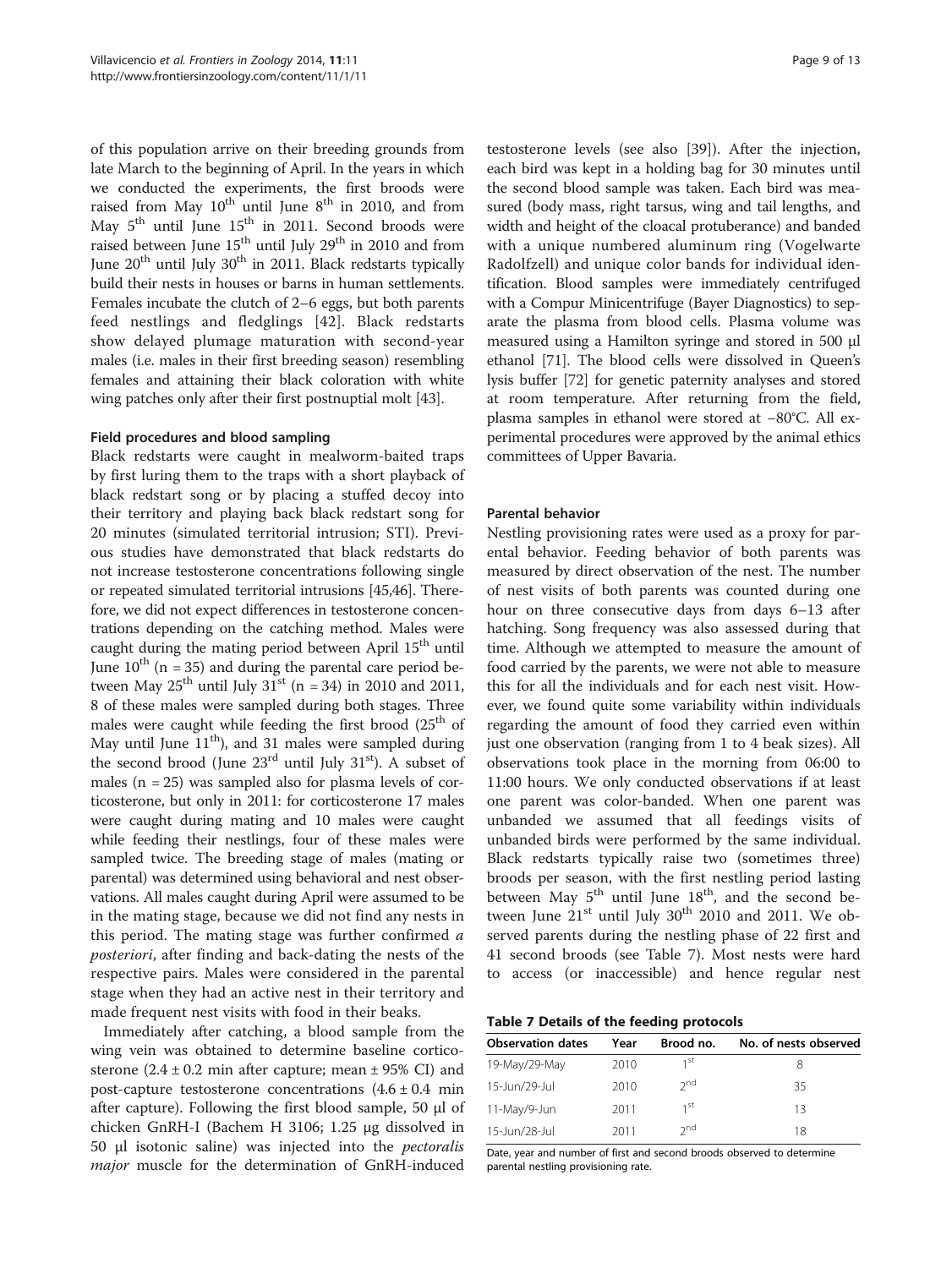inspections could not be done. The age of the nestlings was thus estimated by the fledging date, which is typically 14 days after hatching [[43\]](#page-11-0). In addition, we collected weather data to assess if environmental parameters influence the feeding behavior of the parents. We used ambient temperature, cloud cover, and rainfall. The environmental weather parameters were obtained from the local weather center (Wetterstation Wielenbach) as means of the morning from 7:00–13:00, on the exact days we performed the nest observations.

### Paternity

From the nestlings we obtained a small (ca. 5 μl) blood sample by puncturing the wing vein when they were at least one week old. In total, we collected DNA samples from 138 males, 68 females and 222 nestlings from 53 broods during the two consecutive years. For paternity analysis we used 13 microsatellite markers, combined in 4 mixes (Asμ15-ZEST, CcaTgu3, CcaTgu15, CcaTgu21, DkiB102-ZEST, TguEST09-005, TguEST09-021 [\[73](#page-12-0)], TG01-124, TG02-088 [\[74\]](#page-12-0), ADCYAP1 [\[75](#page-12-0)], Tgu7 [\[76](#page-12-0)], Mcyμ4 [\[77\]](#page-12-0), Gf06 [\[78](#page-12-0)], see Additional file [1:](#page-10-0) Table S1). DNA extraction was performed with NucleoSpin Blood QuickPure Kit (Machery-NagelGmbH & Co. KG, Düren, Germany). Multiplex PCR-reaction were performed with the Qiagen Multiplex PCR kit (Qiagen, Hilden, Germany) and primer mixes containing three to five primer pairs (mix A – D, Additional file [1:](#page-10-0) Table S1) at primer mix specific temperatures (52-57°C, Additional file [1](#page-10-0): Table S1). Forward primers were labeled at their 5′ end with fluorescent dyes. Differences in amplification efficiency and dye strength of the primers were accommodated by adapting the primer concentrations in these mixes (details given in Additional file [1](#page-10-0): Table S1). Each 10 μl multiplex PCR contained  $20 - 100$  ng DNA, 5 μl of the  $2 \times$  Qiagen Multiplex PCR Master Mix, 1 μl of one of a primer mix and 3 μl of ddH2O. Cycling conditions were: 15 min initial denaturation at 95°C, 24–25 cycles (see Additional file [1](#page-10-0): Table S1) of 30 s denaturation at 94°C, 90 s annealing at 52-57°C, and 1 min extension at 72°C, followed by 30 min completing final extension at 60°C. 1.5 μl of the PCR product was mixed with formamide containing the GeneScan 500 LIZ Size Standard and heat denatured. Fluorescently labeled PCR products were sized on a 3130 xl Genetic Analyser (Applied Biosystems, Darmstadt, Germany). Subsequently allele lengths were determined using GeneMapper 4.0 software. The most likely set of parents were searched from the pool of available males and females with CERVUS version 3.0.3 (©Field Genetics Ltd). If either the social male or social female was not sampled, the set of alleles from the nestlings and the available parent was used to infer the genetic father/ mother. Because males and females were observed

provisioning the nestlings, it was possible to recognize the social parents. Nestlings that had more than two mismatches with the social father were assigned to be extra-pair young, none of the nestlings had mismatches with the mother. The number of mismatched loci among extra pair nestlings was  $6.4 \pm 2.1$  (mean  $\pm$  sd). Only one mismatch loci with the social father  $(n = 2,$ after repeated genotyping) was assumed to be due to mutation [[79\]](#page-12-0).

### Hormone analysis

Testosterone and corticosterone concentrations were determined by radioimmunoassay following the procedures described in [\[71](#page-12-0)]. Samples were assayed in duplicate and distributed randomly between two assays. The extraction recovery for testosterone was  $88.0\% \pm 5.5\%$  (mean  $\pm$  sd). Hormone concentrations were calculated with Immunofit 3.0 (Beckmann Inc., Fullerton, CA, USA). The lower detection limits of the testosterone assays were 0.35 pg/ml and 0.45 pg/ml, respectively, and all samples were above the detection limit. The intra-assay coefficients of variation were 8.7% and 13%, respectively; the intra-extraction coefficients of variation of a chicken plasma pool were 0.02% and 5.6%, respectively. The inter-assay coefficient of variation between the two assays was 14.8% and the inter-extraction coefficient of variation between the two assays was 11.1%. For corticosterone, extraction recovery was 83% ± 6% (mean ± sd). Samples were measured in duplicate in one assay. The lower detection limit of the assay was 4.78 pg/ml and all samples were above the detection limit. The intra-assay coefficient of variation was 4.1%; the intra-extraction coefficient of variation of the chicken plasma pool was 2.5%.

#### Data analysis

Data were analyzed using the R (2.13.0; R Development Core Team) package "arm" [\[80](#page-12-0)]. To determine the relationship between parental care and testosterone, two models were used: one including post-capture testosterone and another one using GnRH-induced testosterone as independent variables. Paternal care, expressed as the proportional feeding rate of the male (male feeding rate/ total feeding rate), was the dependent variable. We used the proportion to reduce the influence of other factors (i.e. chick age). In addition, we calculated the same model using the absolute male feeding rate. Independent variables included post-capture testosterone (or log transformed GnRH-induced testosterone concentrations for the second model), breeding stage during sampling (mating or feeding) and its interaction with testosterone, brood sequence  $(1<sup>st</sup>$  or  $2<sup>nd</sup>$  brood), rain, temperature, cloud cover and song frequency using a generalized linear mixed model (glmer) with a binomial distribution. We did not find any age-related difference throughout the analysis, and thus did not include male age as a factor in these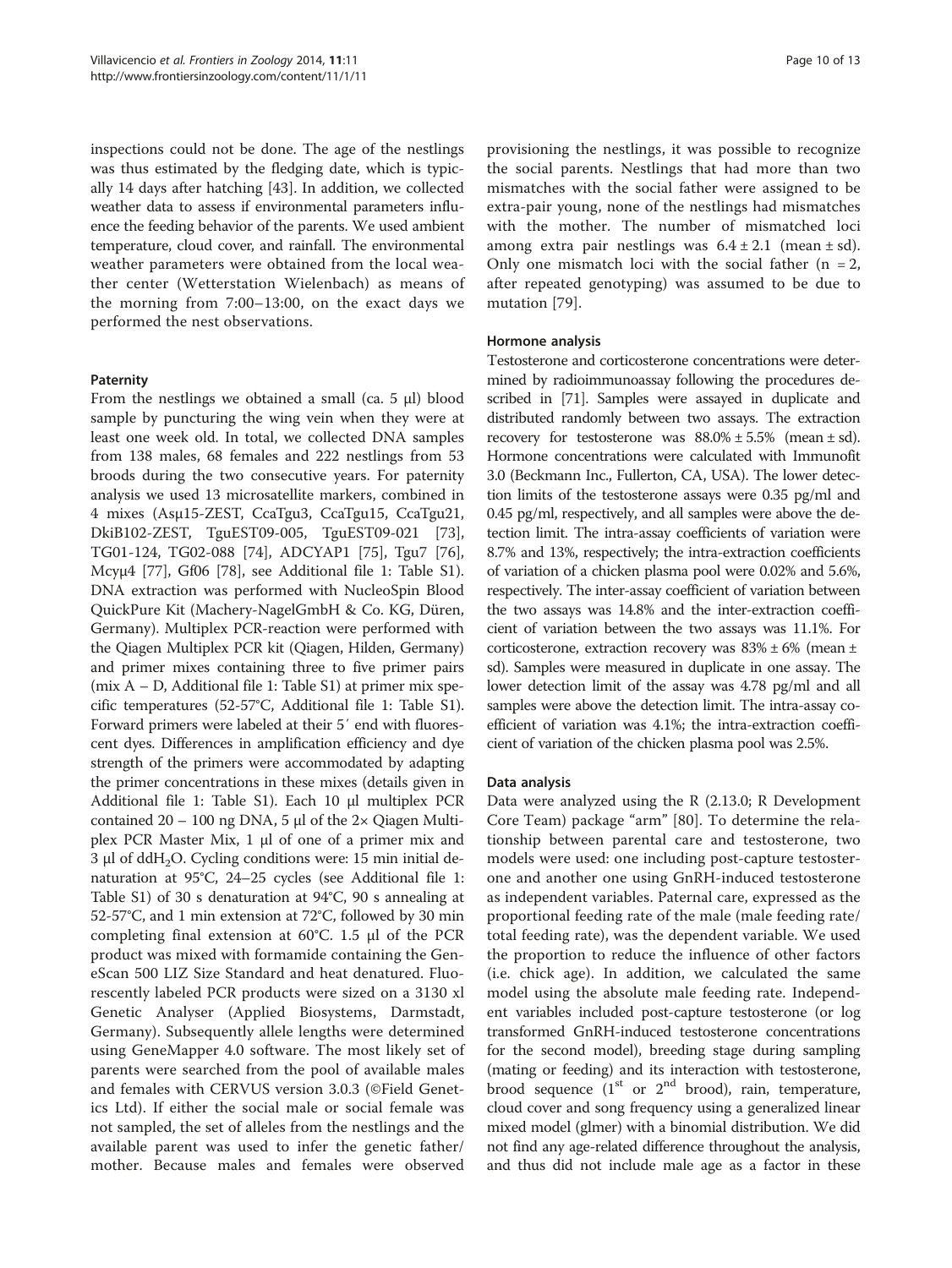<span id="page-10-0"></span>models. Because we measured the feeding rate on 3 consecutive days, bird ID was included as a random effect to account for repeated measures. For the inferences of the model we used the Bayesian approach and obtained 95% credible intervals for the model parameters [[81](#page-12-0)].

As a second step we assessed the relationship of paternal care and paternity loss. For this we used a sub set of individuals for which both paternal care and paternity data were available. Paternal care, expressed as the proportional feeding rate of the male was used as the dependent variable. In addition, we used the absolute feeding rate in a separate model. Paternity loss (yes/no), brood number (1st/2nd), age and number of nestlings served as independent variables. We also included air temperature and song frequency in the model because they were related to paternal care in the previous model (see [Results](#page-2-0) section). A generalized linear mixed model (glmer) with binomial distribution was used. Bird ID was included as a random effect to account for repeated measures. For the inferences of the model we used the Bayesian approach to obtain 95% credible intervals for the model parameters using an uninformed prior distribution, which is the equivalent of null hypothesis testing. Currently, the Bayesian approach is the only method that allows drawing exact inferences and avoids the difficulties of determining the degrees of freedom in mixed model analyses [[81](#page-12-0)].

In addition, we assessed if male and female feeding rates were correlated. Using a linear mixed model, we contrasted these two parameters. Because both parent were always observed on the same days we included the identity of the couple as a random effect to account for repeated measures. We also did a Pearson's correlation using the mean of all feeding observations.

As a third step, to assess which factors may have affected testosterone concentrations, the effect of paternity loss (yes/no), the GnRH treatment (before/after), the breeding stage during which the blood sample was taken (mating/feeding) and the brood sequence (first or second) on testosterone levels was tested using a linear mixed model (lmer). Bird ID was included as a random effect to account for repeated measures (because (a) all males were sampled twice to measure post capture and GnRH-induced testosterone concentrations, (b) 8 individual males were sampled during both breeding stages and (c) we included data from nestlings of first and second broods for 7 males).

Finally, we assessed which factors may have affected corticosterone concentrations. First, we tested whether corticosterone concentrations were related to the feeding proportion of males, the breeding stage (mating/feeding) and the brood sequence (first/second) using a linear mixed model (lmer). Bird ID was included as a random effect to account for repeated measures, because 3 males

were sampled twice (during mating and feeding). In addition, separately we assessed if corticosterone was related to testosterone concentrations using a linear mixed model. Finally, in the subset of males for which data regarding paternity loss were available, we tested if corticosterone levels differed depending on paternity loss (yes/no) using a linear mixed model.

## Additional file

[Additional file 1: Table S1.](http://www.biomedcentral.com/content/supplementary/1742-9994-11-11-S1.pdf) Characterization of 13 microsatellite loci for Phoenicurus ochruros. Primer sequences include information on fluorescence labels used and details of the multiplex PCR conditions per mix (temperature and cycles). C is the primer concentration in multiplex primer mix and NA is the number of alleles.

#### Abbreviation

GnRH: Gonadotropin releasing hormone.

#### Competing interests

The authors declare that they have no competing interests.

#### Authors' contributions

CPV and WG conceived the study and design the experimental set-up. CPV, WG and BA executed the experiments. CPV analyzed the data and wrote the first draft of the manuscript. CPV and WG wrote the final version of the manuscript. All authors read and approved the final manuscript.

#### Acknowledgements

We would like to thank Alfonso Rojas for assistance in the field and Monika Trappschuh for help with the hormone analysis. Many thanks also to Bart Kempenaers and Sylvia Kuhn for allowing us to use their facilities to conduct the paternity analysis, for their professional advice regarding these analyses. Bart Kempenaers, Michaela Hau and two anonymous referees for very helpful comments on previous versions of the manuscript. Furthermore, we would like to thank the Max-Planck Gesellschaft and in particular Manfred Gahr for funding. CPV acknowledges funding from becas-Chile, and participated in the International Max Planck Research School (IMPRS) for Organismal Biology.

#### Author details

1 Abteilung für Verhaltensneurobiologie, Max-Planck-Institut für Ornithologie, Eberhard-Gwinner-Str. 6a, D-82319 Seewiesen, Germany. <sup>2</sup>Current address: Institute of Biodiversity, Animal Health and Comparative Medicine, University of Glasgow, G12 8QQ Glasgow, UK.

#### Received: 22 November 2013 Accepted: 9 February 2014 Published: 12 February 2014

#### References

- 1. Goymann W, Hofer H: Mating systems, social behaviour and hormones. In Animal Behaviour: Evolution and Mechanism. Edited by Kappeler P. Berlin: Springer; 2010:465–501.
- 2. Adkins-Regan E: Hormones and Animal Social Behavior. Princeton: Princeton University Press; 2005.
- 3. Hirschenhauser K, Oliveira RF: Social modulation of androgens in male vertebrates: meta-analyses of the challenge hypothesis. Anim Behav 2006, 71:265–277.
- 4. Wingfield JC, Farner DS: Endocrinology of reproduction in wild species. In Avian Biology. Volume 9. Edited by Farner DS, King JR, Parkes KC. New York: Academic Press; 1993:163–327.
- 5. Wingfield JC, Silverin B: Ecophysiological studies of hormone-behavior relations in birds. In Hormones, Brain and Behavior. Edited by Pfaff DW, Arnold AP, Fahrbach SE, Etgen AM, Rubin RT. San Diego: Academic Press; 2002:587–647.
- 6. Reynolds JD, Goodwin NB, Freckleton RP: Evolutionary transitions in parental care and live bearing in vertebrates. Phil Trans R Soc Lond B 2002, 357:269–281.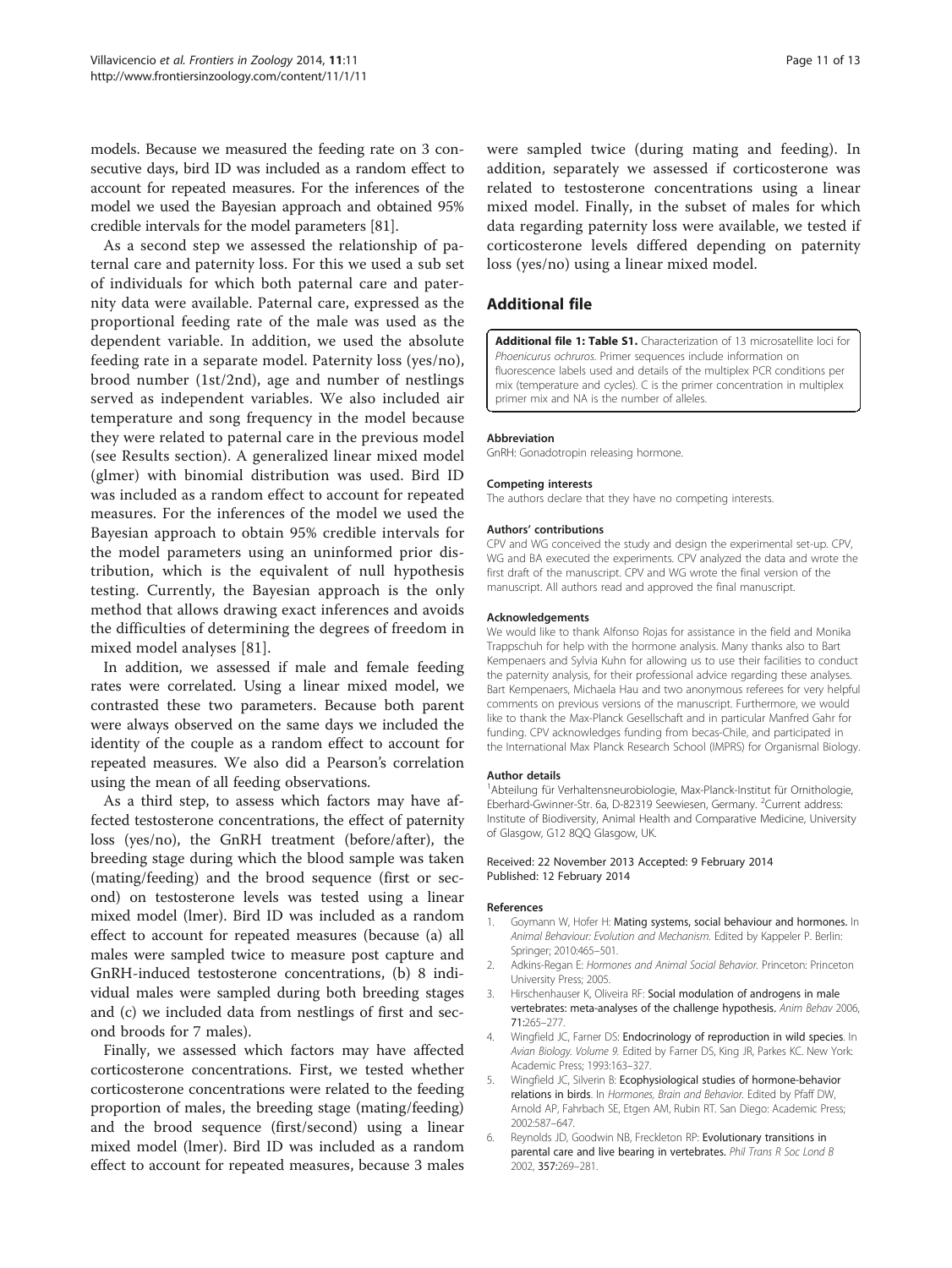- <span id="page-11-0"></span>7. Griffith SC, Owens IPF, Thuman KA: Extra pair paternity in birds: a review of interspecific variation and adaptive function. Mol Ecol 2002, 11:2195–2212.
- McGlothlin JW, Jawor JM, Ketterson ED: Natural variation in a testosterone-mediated trade-off between mating effort and parental effort. Am Nat 2007, 170:864–875.
- 9. Wingfield J, Hegner R, Dufty A, Ball G: The challenge hypothesis Theoretical implications for patterns of testosterone secretion, mating systems, and breeding strategies. Am Nat 1990, 136:829–846.
- 10. Hegner RE, Wingfield JC: Effects of experimental manipulation of testosterone levels on parental investment and breeding success in male house sparrows. Auk 1987, 104:462–469.
- 11. Schoech SJ, Ketterson ED, Nolan V Jr, Sharp PJ, Buntin JD: The effect of exogenous testosterone on parental behavior, plasma prolactin, and prolactin binding sites in dark-eyed juncos. Horm Behav 1998, 34:1–10.
- 12. Silverin B: Effects of long-acting testosterone treatment on freeliving pied flycatchers, Ficedula hypoleuca, during the breeding period. Anim Behav 1980, 28:906–912.
- 13. Lynn SE, Prince LE, Schook DM, Moore IT: Supplementary testosterone inhibits paternal care in a tropically breeding sparrow, Zonotrichia capensis. Physiol Biochem Zool 2009, 82:699–708.
- 14. Lynn SE, Walker BG, Wingfield JC: A phylogenetically controlled test of hypotheses for behavioral insensitivity to testosterone in birds. Horm Behav 2005, 47:170–177.
- 15. van Roo BL: Exogenous testosterone inhibits several forms of male parental behavior and stimulates song in a monogamous songbird: the blue-headed vireo (Vireo solitarius). Horm Behav 2004, 46:678–683.
- 16. Ketterson ED, Nolan V, Wolf L, Ziegenfus C, Dufty AM, Ball GF, Johnsen TS: Testosterone and avian life histories: the effect of experimentally elevated testosterone on corticosterone and body mass in dark-eyed juncos. Horm Behav 1991, 25:489–503.
- 17. Moreno J, Veiga JP, Cordero PJ, Minguez E: Effects of paternal care on reproductive success in the polygynous spotless starling Sturnus unicolor. Behav Ecol Sociobiol 1999, 47:47–53.
- 18. Lynn SE, Hayward LS, Benowitz-Fredericks ZM, Wingfield JC: Behavioural insensitivity to supplementary testosterone during the parental phase in the chestnut-collared longspur, Calcarius ornatus. Anim Behav 2002, 63:795–803.
- 19. Lynn SE: Behavioral insensitivity to testosterone: Why and how does testosterone alter paternal and aggressive behavior in some avian species but not others? Gen Comp Endocrinol 2008, 157:233–240.
- 20. Ketterson ED, Nolan V, Cawthorn MJ, Parker PG, Ziegenfus C: Phenotypic engineering: using hormones to explore the mechanistic and functional bases of phenotypic variation in nature. Ibis 1996, 138:70–86.
- 21. Raouf SA, Parker PG, Ketterson ED, Nolan V Jr, Ziegenfus C: Testosterone affects reproductive success by influencing extra-pair fertilizations in male dark-eyed juncos (Aves: Junco hyemalis). Proc Biol Sci 1997, 264:1599–1603.
- 22. Garamszegi LZ, Eens M, Hurtrez-Boussès S, Møller AP: Testosterone, testes size, and mating success in birds: a comparative study. Horm Behav 2005, 47:389–409.
- 23. Ball GF, Balthazart J: Hormonal regulation of brain circuits mediating male sexual behavior in birds. Physiol Behav 2004, 83:329–346.
- 24. Saino N, Moller A: Testosterone correlates of mate guarding, singing and aggressive-behavior in male barn swallows, Hirundo-Rustica. Anim Behav 1995, 49:465–472.
- 25. Romero ML: Seasonal changes in plasma glucocorticoid concentrations in free-living vertebrates. Gen Comp Endocrinol 2002, 128:1–24.
- 26. Bonier F, Moore IT, Martin PR, Robertson RJ: The relationship between fitness and baseline glucocorticoids in a passerine bird. Gen Comp Endocrinol 2009, 163:208–213.
- 27. Angelier F, Chastel O: Stress, prolactin and parental investment in birds: a review. Gen Comp Endocrinol 2009, 163:142–148.
- 28. Crossin GT, Trathan PN, Phillips RA, Gorman KB, Dawson A, Sakamoto KQ, Williams TD: Corticosterone predicts foraging behavior and parental care in macaroni penguins. Am Nat 2012, 180:E31–E41.
- 29. Ouyang JQ, Sharp PJ, Dawson A, Quetting M, Hau M: Hormone levels predict individual differences in reproductive success in a passerine bird. Proc R Soc B Biol Sci 2011, 278:2537–2545.
- 30. Ouyang JQ, Sharp P, Quetting M, Hau M: Endocrine phenotype, reproductive success and survival in the great tit, Parus major. J Evol Biol 2013, 26:1988–1998.
- 31. Ouyang JQ, Quetting M, Hau M: Corticosterone and brood abandonment in a passerine bird. Anim Behav 2012, 84:261–268.
- 32. Bonier F, Martin PR, Moore IT, Wingfield JC: Do baseline glucocorticoids predict fitness? Trends Ecol Evol 2009, 24:634–642.
- 33. Ball GF, Balthazart J: Individual variation and the endocrine regulation of behaviour and physiology in birds: a cellular/molecular perspective. Philos Trans R Soc Lond B Biol Sci 2008, 363:1699–1710.
- 34. Kempenaers B, Peters A, Foerster K: Sources of individual variation in plasma testosterone levels. Philos Trans R Soc Lond B Biol Sci 2008, 363:1711–1723.
- 35. Fusani L: Endocrinology in field studies: problems and solutions for the experimental design. Gen Comp Endocrinol 2008, 157:249–253.
- 36. Williams TD: Hormones, life-history, and phenotypic variation: opportunities in evolutionary avian endocrinology. Gen Comp Endocrinol 2012, 176:286–295.
- 37. Goymann W, Wingfield JC: Competing females and caring males. Sex steroids in African black coucals, Centropus grillii. Anim Behav 2004, 68:733–740.
- Jawor JM, McGlothlin JW, Casto JM, Greives TJ, Snajdr EA, Bentley GE, Ketterson ED: Seasonal and individual variation in response to GnRH challenge in male dark-eyed juncos (Junco hyemalis). Gen Comp Endocrinol 2006, 149:182–189.
- 39. Moore IT, Perfito N, Wada H, Sperry TS, Wingfield JC: Latitudinal variation in plasma testosterone levels in birds of the genus Zonotrichia. Gen Comp Endocrinol 2002, 129:13–19.
- 40. Wingfield J, Hegner R, Lewis D: Circulating levels of luteinizing hormone and steroid hormones in relation to social status in the cooperatively breeding white-browed sparrow weaver, Plocepasser mahali. J Zool 1991, 225:43–58.
- 41. Eikenaar C, Whitham M, Komdeur J, van der Velde J, Moore IT: Endogenous testosterone is not associated with the trade-off between paternal and mating effort. Behav Ecol 2011, 22:601-608.
- 42. Draganoiu TI, Nagle L, Musseau R, Kreutzer M: Parental care and brood division in a songbird, the black redstart. Behaviour 2005, 142:1495–1514.
- 43. Landmann A: Der hausrotschwanz. vom fels zum wolkenkratzer evolutionsbiologie eines gebirgsvogels. Wiesbaden: AULA-Verlag; 1996.
- 44. Apfelbeck B, Mortega K, Kiefer S, Kipper S, Vellema M, Villavicencio CP, Gahr M, Goymann W: Associated and disassociated patterns in hormones, song, behavior and brain receptor expression between life-cycle stages in male black redstarts, Phoenicurus ochruros. Gen Comp Endocrinol 2013, 184:93–102.
- 45. Apfelbeck B, Goymann W: Ignoring the challenge? Male black redstarts (Phoenicurus ochruros) do not increase testosterone levels during territorial conflicts but they do so in response to gonadotropin-releasing hormone. Proc R Soc B Biol Sci 2011, 278:3233–3242.
- 46. Apfelbeck B, Stegherr J, Goymann W: Simulating winning in the wild the behavioral and hormonal response of black redstarts to single and repeated territorial challenges of high and low intensity. Horm Behav 2011, 60:565–571.
- 47. Goymann W, Landys MM, Wingfield J: Distinguishing seasonal androgen responses from male–male androgen responsiveness—Revisiting the Challenge Hypothesis. Horm Behav 2007, 51:463–476.
- 48. Wingelmaier K, Winkler H, Nemeth E: Reed bunting (Emberiza schoeniclus) males sing an "all-clear" signal to their incubating females. Behaviour 2007, 144:195–206.
- 49. Kempenaers B, Schlicht E: Extra-pair behaviour. In Animal Behaviour: Evolution and Mechanism. Edited by Kappeler P. Berlin: Springer; 2010:359–411.
- 50. Pinxten R, de Ridder E, Arckens L, Darras VM, Eens M: Plasma testosterone levels of male European starlings (Sturnus vulgaris) during the breeding cycle and in relation to song and paternal care. Behaviour 2007, 144:393–410.
- 51. DeVries MS, Jawor JM: Natural variation in circulating testosterone does not predict nestling provisioning rates in the northern cardinal, Cardinalis cardinalis. Anim Behav 2013, 85:957–965.
- 52. Gleason ED, Marler CA: Testosterone response to courtship predicts future paternal behavior in the California mouse, Peromyscus californicus. Horm Behav 2010, 57:147–154.